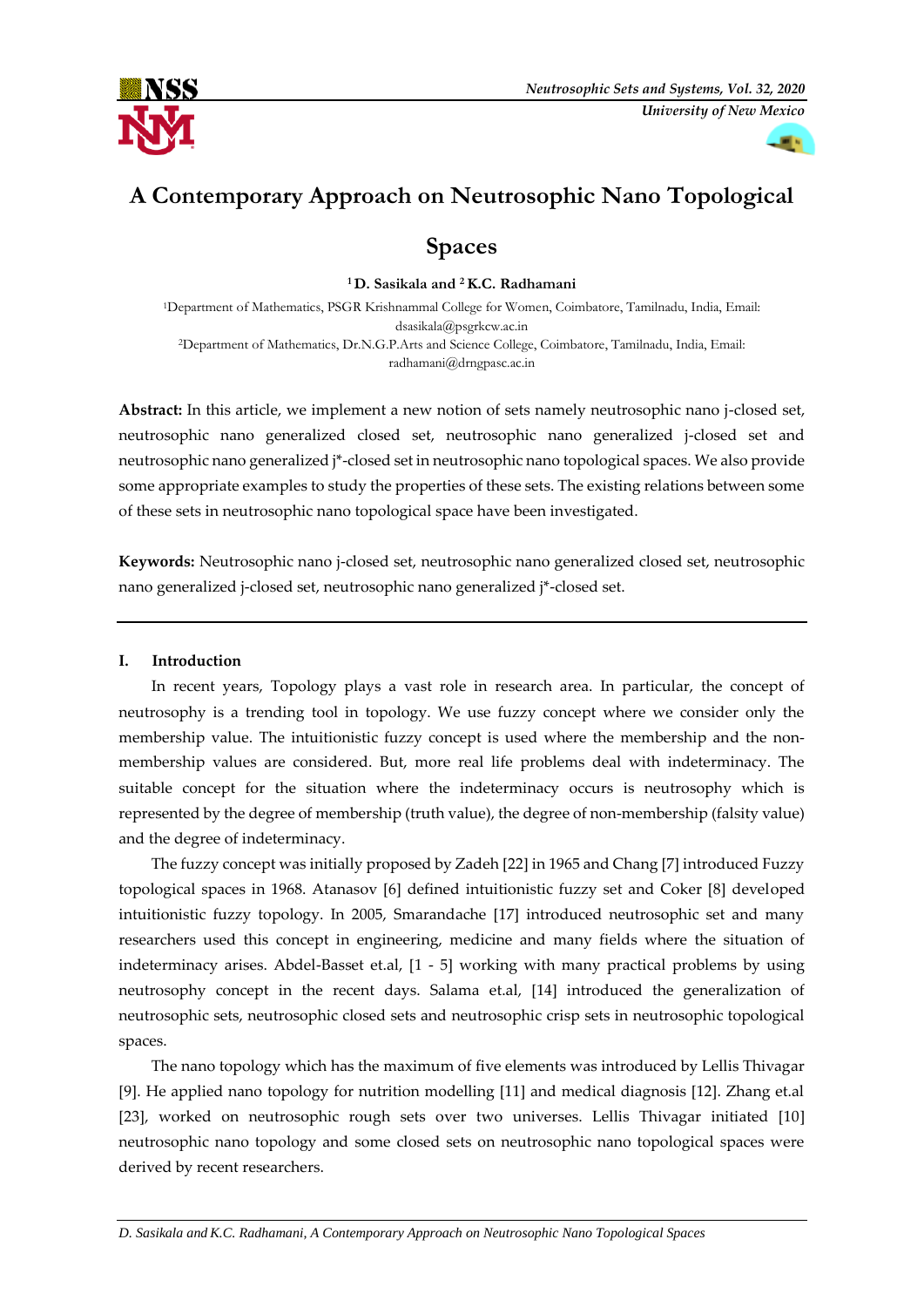Sasikala and Arockiarani [15] introduced generalized j-closed set. Sasikala and Radhamani [16] introduced nano j-closed set in nano topological spaces. In this paper, we present a new set called neutrosophic nano j-closed set and work with some interesting examples. Also we investigate some of the properties of the introduced sets.

#### **II. Preliminaries**

**Definition 2.1[9]** Let U be a nonempty finite set of objects called the universe and R be an equivalence relation on *<sup>U</sup>* **,** called the indiscernibility relation. The pair *(U,R)* is said to be the approximation space. Let *X* ⊆*U.*

(i) The lower approximation of  $X$  with respect to the relation  $R$  is the set of all objects, which can be for certain classified as X and it is denoted by  $L_R(X)$ . i.e.,  $L_R(X) = \bigcup_{x \in U} \{ R(x) : R(x) \subseteq U \}$ , where  $R(x)$  denotes the equivalence class determined

by *x* .

(ii) The upper approximation of  $X$  with respect to the relation  $R$  is the set of all objects, which can be possibly classified as X and it is denoted by  $U_R(X)$  *i.e.*,

 $U_R(X) = \bigcup_{x \in U} \{ R(x) : R(x) \cap X \neq \varphi \}$ 

- (iii) The boundary region of  $X$  with respect to the relation  $R$  is the set of all objects, which can be classified neither as X nor as not X and it is denoted by  $B_R(X)$  *i.e.*,  $B_R(X) = U_R(X) - L_R(X)$
- **Remark 2.2[9]** If  $(U,R)$  is an approximation space and  $X,Y \subseteq U$ , then
- $(L_R(X) \subseteq X \subseteq U_R(X))$
- (ii)  $L_R(\varphi) = U_R(\varphi) = \varphi$  and  $L_R(U) = U_R(U) = U$
- (iii)  $U_R(X \cup Y) = U_R(X) \cup U_R(Y)$
- $(U_R(X \cap Y) \subseteq U_R(X) \cap U_R(Y)$
- $(L_R(X \cup Y) \supseteq L_R(X \cup U) \supseteq L_R(Y))$
- $(L_R(X \cap Y) = L_R(X) \cap L_R(Y)$
- (vii)  $L_R(X) \subseteq L_R(Y)$  and  $U_R(X) \subseteq U_R(Y)$  whenever  $X \subseteq Y$
- (viii)  $U_R(X^C) = [L_R(X)]^C$  and  $L_R(X^C) = [U_R(X)]^C$
- $U_R U_R (X) = L_R U_R (X) = U_R (X)$
- $(L_R L_R(X)) = U_R L_R(X) = L_R(X)$

**Definition 2.3[9]** Let *U* be an universe, *R* be an equivalence relation on *U* and  $\tau_R(X) = \{U, \varphi, L_R(X), U_R(X), B_R(X)\}\$  where  $X \subseteq U$ . Then by the properties mentioned in remark 2.2, τ<sub>*R</sub>*(*X*) satisfies the following axioms:</sub>

- (i) *U* and  $φ$  are in  $τ_R(X)$
- (ii) The union of the elements of any sub collection of  $\tau_R(X)$  is in  $\tau_R(X)$
- (iii) The intersection of the elements of any finite sub collection of  $\tau_R(X)$  is in  $\tau_R(X)$

Then  $\tau_R(X)$  forms a topology on U called the nano topology with respect to X. We call  $(U, \tau_R(X))$  as the nano topological space. The elements of  $\tau_R(X)$  are called nano open sets. The complement of nano open sets are called nano closed sets.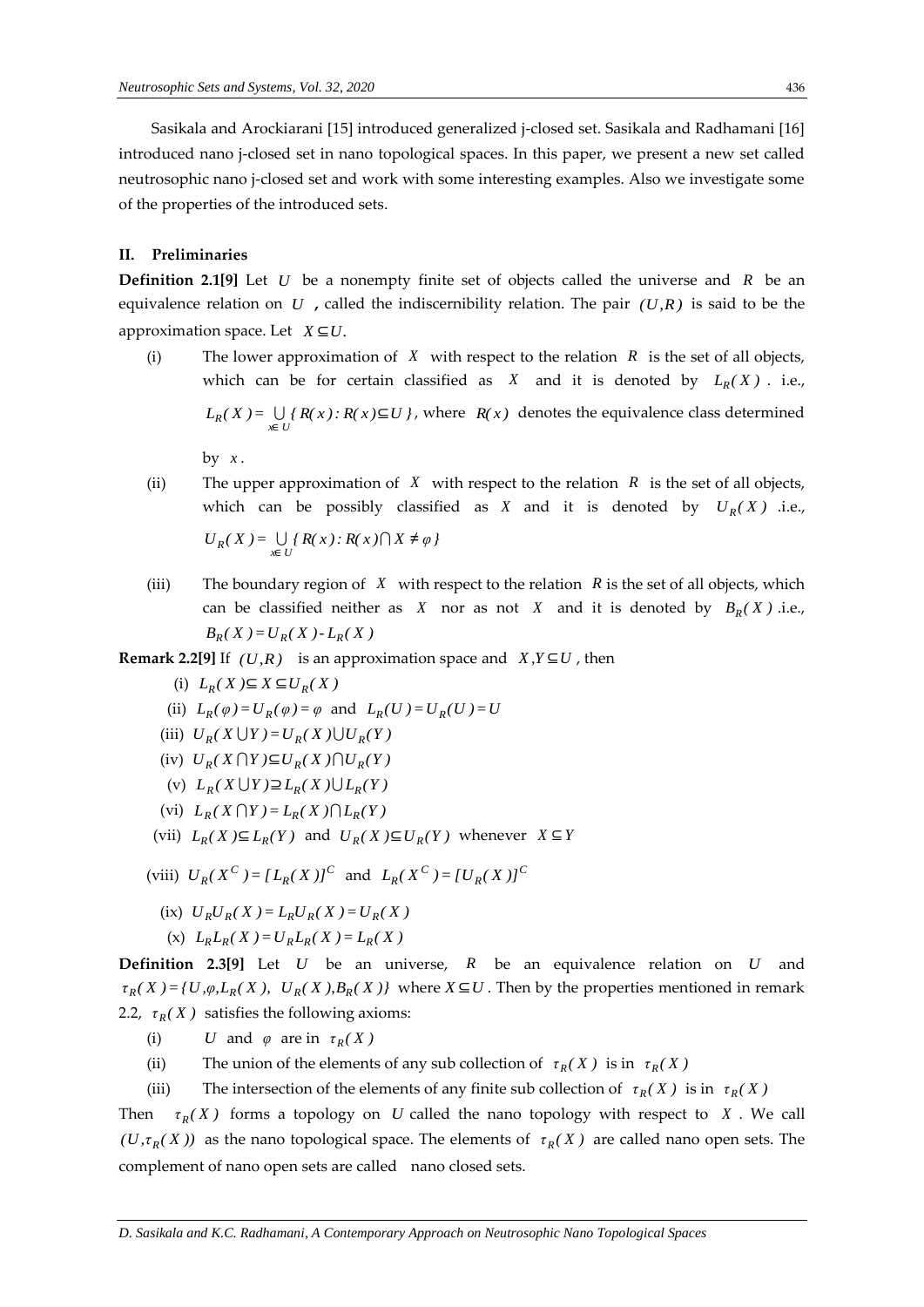**Definition 2.4[9]** Let  $(U, \tau_R(X))$  be a nano topological space. A subset A is called nano generalized closed (briefly Ng-closed) set if  $\ NCl(A) \subseteq V$  where  $A \subseteq V$  and V is nano open in U.

**Definition 2.5[16]** A subset A of a nano topological space  $(U, \tau_R(X))$  is called a nano j-open set if *A*⊆*N Int[N PCl( A)]* . The complement of nano j-open set is called a nano j-closed (briefly Nj-closed) set.

i.e., if *A* is Nj-closed, then  $NCI[NPInt(A)] \subseteq A$ .

**Definition 2.6[16]** A subset A of a nano topological space  $(U, \tau_R(X))$  is called a nano generalized *j*-closed (briefly Ngj-closed) set if  $N JCl(A) \subseteq V$  where  $A \subseteq V$  and V is nano open in U.

**Definition 2.7[17]** Let X be an universe of discourse with a general element x, the neutrosophic set is an object having the form  $A = \{ \langle x, \mu_A(X), \sigma_A(X), \gamma_A(X) \rangle, x \in X \}$  where  $\mu, \sigma$ , and  $\gamma$  each take the values from 0 to 1 and called as the degree of membership, degree of indeterminacy, and the degree of non-membership of the element *x*∈ *X* to the set *A* with the condition *0* ≤  $\mu_A(x) + \sigma_A(x) + \sigma_A(x)$  ≤ 3.

**Definition 2.8[10]** Let U be a nonempty set and R be an equivalence relation on U. Let F be a neutrosophic set in *U* with the membership function  $\mu_F$ , the indeterminacy function  $\sigma_F$ , and the non-membership function *F γ* . The neutrosophic nano lower, neutrosophic nano upper approximations and neutrosophic nano boundary of  $F$  in the approximation( $U, R$ ), denoted by

*N,N* and *BN(F )* are respectively defined as follows:

(i) 
$$
\underline{N}(F) = \{ \langle x, \mu_{R(A)}(x), \sigma_{R(A)}(x), \gamma_{R(A)}(x) \rangle \} \neq \{x\}_R, x \in U \}
$$

(ii) 
$$
\overline{N}(F) = \{ \langle x, \mu_{\overline{R}(A)}(x), \sigma_{\overline{R}(A)}(x), \gamma_{\overline{R}(A)}(x) \rangle \mid y \in [x]_R, x \in U \}
$$

(iii) 
$$
BN(F) = \overline{N} \cdot \underline{N}
$$

Where  $\mu_{R(A)}(x) = \Lambda_{y \in [x]_R} \mu_A(y)$ ,  $\sigma_{R(A)}(x) = \Lambda_{y \in [x]_R} \sigma_A(y)$ ,  $\gamma_{R(A)}(x) = V_{y \in [x]_R} \gamma_A(y)$ ,

$$
\mu_{R(A)}^-(x) = V_{y \in [x]_R} \mu_A^-(y), \sigma_{R(A)}^-(x) = V_{y \in [x]_R} \sigma_A^-(y), \gamma_{R(A)}^-(x) = \Lambda_{y \in [x]_R} \gamma_A^-(y)
$$

**Definition 2.9[10]** Let U be an universe, R be an equivalence relation on U and F be a neutrosophic set in U. If the collection  $\tau_N(F) = \{0_N, I_N, N(F), N(F), BN(F)\}\$  forms a topology, then it is said to be a neutrosophic nano topology. We call  $(U, \tau_N(F))$  as the neutrosophic nano topological space. The elements of *<sup>τ</sup> ( F ) <sup>N</sup>* are called neutrosophic nano open sets.

**Definition 2.10[17]** Let *U* be a nonempty set and the neutrosophic sets *A* and *B* are in the form  $A = \{ \langle x : \mu_A(x), \sigma_A(x), \gamma_A(x) \rangle, x \in U \}$ ,  $B = \{ \langle x : \mu_B(x), \sigma_B(x), \gamma_B(x) \rangle, x \in U \}$ . Then the following statements hold:

- (i)  $0_N = {\text{ and } x, 0, 0, 1 \times \text{ and } x_N = {\text{ and } x, 1, 1, 0 \times \text{ and } x \in U}$
- (ii)  $A \subseteq B$  iff  $\mu_A(x) \le \mu_B(x), \sigma_A(x) \le \sigma_B(x)$  or  $\sigma_A(x) \ge \sigma_B(x), \gamma_A(x) \ge \gamma_B(x)$  for all  $x \in U$
- (iii)  $A = B$  *iff*  $A ⊆ B$  *and*  $B ⊆ A$

(iv) 
$$
A^C = \{ \langle x, \gamma_A(x), I \cdot \sigma_A(x), \mu_A(x) \rangle, x \in U \}
$$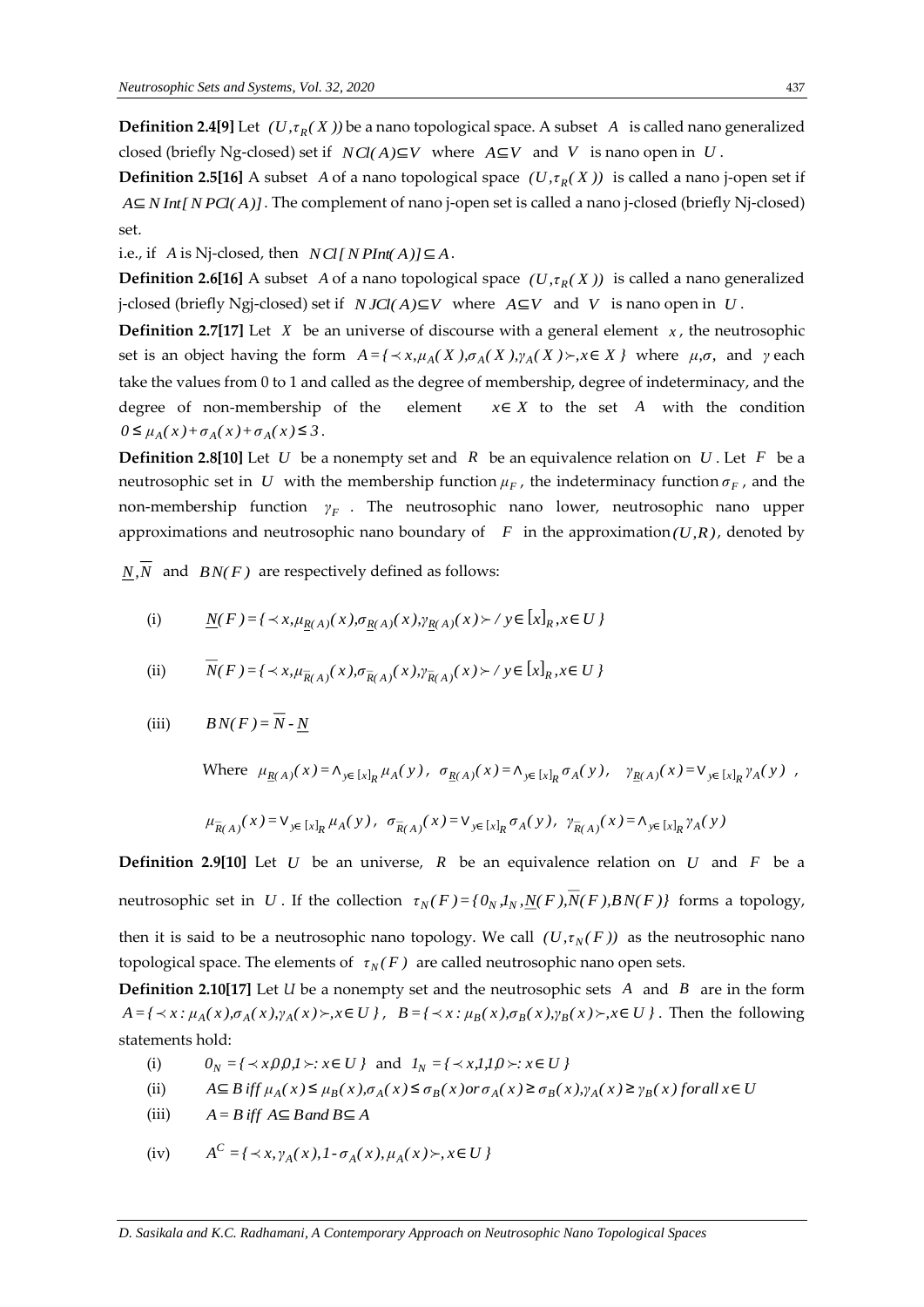- (v)  $A \bigcap B = \{x, \mu_A(x) \wedge \mu_B(x), \sigma_A(x) \wedge \sigma_B(x), \gamma_A(x) \vee \gamma_B(x) \}$  for all  $x \in U$
- (vi)  $A \bigcup B = \{x, \mu_A(x) \vee \mu_B(x), \sigma_A(x) \vee \sigma_B(x), \gamma_A(x) \wedge \gamma_B(x) \text{ for all } x \in U\}$
- (vii)  $A - B = \{x, \mu_A(x) \wedge \gamma_B(x), \sigma_A(x) \wedge 1 - \sigma_B(x), \gamma_A(x) \vee \mu_B(x) \}$  for all  $x \in U$

**Definition 2.11[10]**  $[\tau_N(F)]^C$  is called the dual neutrosophic nano topology of  $\tau_N(F)$ . The

elements of  $[\tau_N(F)]^C$  are called neutrosophic nano closed (N<sub>N</sub> closed) sets. Thus, a neutrosophic

set  $N(G)$  of U is neutrosophic nano closed iff  $U$  *-*  $N(G)$  is neutrosophic nano open in  $\tau_N(F)$ . **Definition 2.12[10]** Let  $(U, \tau_N(A))$  be a neutrosophic nano topological space and  $A = \{ \langle x, \mu_A(x), \sigma_A(x), \gamma_A(x) \rangle : x \in U \}$  be a neutrosophic set in X. Then the neutrosophic closure and neutrosophic interior of A are defined by  $NCl(A)$  = intersection of all closed sets which contains  $A$  and  $N Int(A) =$ union of all open sets which is contained in  $A$ .

*A* is a neutrosophic open set iff  $A = N Int(A)$  and  $A$  is a neutrosophic closed set iff  $A = N Cl(A)$ 

## **III. NEUTROSOPHIC NANO j-CLOSED SETS**

**Definition 3.1** Let  $(U, \tau_N(A))$  be a neutrosophic nano topological space. Then a neutrosophic nano subset A in  $(U, \tau_N(A))$  is said to be neutrosophic nano j-closed (briefly N<sub>N</sub>j-closed) set if  $N_NCl(N_NPlnt(A)) \subseteq A$ .

**Theorem 3.2** Every neutrosophic nano closed set is a neutrosophic nano j-closed set.

**Proof.** Let A be a neutrosophic nano closed set. i.e.,  $N_N Cl(A) = A$ . We know that  $N_N Int(A) \subseteq$ *N*<sub>*N</sub> PInt*(*A*)⊆ *A* which implies  $N_N Cl(N_N PInt(A)) \subseteq N_N Cl(A) = A$ . Hence every neutrosophic nano</sub> closed set is neutrosophic nano j-closed.

**Remark 3.3** The converse part of the above theorem need not be true as seen from the following example.

**Example 3.4** Let  $(U, \tau_N(A))$  be a neutrosophic nano topological space with  $U = \{p1, p2, p3\}$ , the universe of discourse and  $R_U = \{ \{ pl, p2 \}, \{ p3 \} \}$ , the equivalence relation on U.

Let  $A = \{ \prec pI, (0.5,0.4,0.3) \succ, \prec p2, (0.5,0.6,0.4) \succ, \prec p3, (0.2,0.5,0.2) \succ \}$  be the neutrosophic nano subset of *<sup>U</sup>* .

Now,  
\n
$$
N_N L_R(A) = \{ \langle pI, (0.5, 0.4, 0.4) \rangle, \langle p2, (0.5, 0.4, 0.4) \rangle, \langle p3, (0.2, 0.5, 0.2) \rangle \}
$$
\n
$$
N_N U_R(A) = \{ \langle pI, (0.5, 0.6, 0.3) \rangle, \langle p2, (0.5, 0.6, 0.3) \rangle, \langle p3, (0.2, 0.5, 0.2) \rangle \}
$$

 $N_N B_R(A) = \{ \langle pI_n(0.4, 0.6, 0.5) \rangle_0, \langle p2n, 0.4, 0.6, 0.5 \rangle_0, \langle p3n, 0.2, 0.5, 0.2 \rangle_0, \}$  and the neutrosophic nano topology formed by the subset A is  $\tau_N(A) = \{0_N, I_N, N_N L_R(A), N_N U_R(A), N_N B_R(A)\}\.$ 

Here the subsets are called neutrosophic nano open sets and the neutrosophic nano closed sets are

$$
0_N, I_N, [N_N L_R(A)]^C, [N_N U_R(A)]^C \text{ and } [N_N B_R(A)]^C \qquad ,
$$
 where

$$
[N_{N}L_{R}(A)]^{C} = \{ \langle pl, (0.4, 0.6, 0.5) \rangle, \langle pl, (0.4, 0.6, 0.5) \rangle, \langle pl, (0.2, 0.5, 0.2) \rangle \}.
$$

$$
[N_N U_R(A)]^C = \{ \langle pI, (0.3, 0.4, 0.5) \rangle, \langle p2, (0.3, 0.4, 0.5) \rangle, \langle p3, (0.2, 0.5, 0.2) \rangle \} \qquad ,
$$
 and

$$
[N_{N}B_{R}(A)]^{C} = \{ \langle pI,(0.5,0.4,0.4) \rangle, \langle p2,(0.5,0.4,0.4) \rangle, \langle p3,(0.2,0.5,0.2) \rangle \}.
$$

Now, 
$$
N_N Int(A) = \{ \langle pI, (0.5, 0.6, 0.3) \rangle, \langle p2, (0.5, 0.6, 0.3) \rangle, \langle p3, (0.2, 0.5, 0.2) \rangle \}
$$
 and  $N_N P Int(A) = \{ \langle pI, (0.5, 0.6, 0.3) \rangle, \langle p2, (0.5, 0.6, 0.3) \rangle, \langle p3, (0.2, 0.5, 0.2) \rangle \}$ .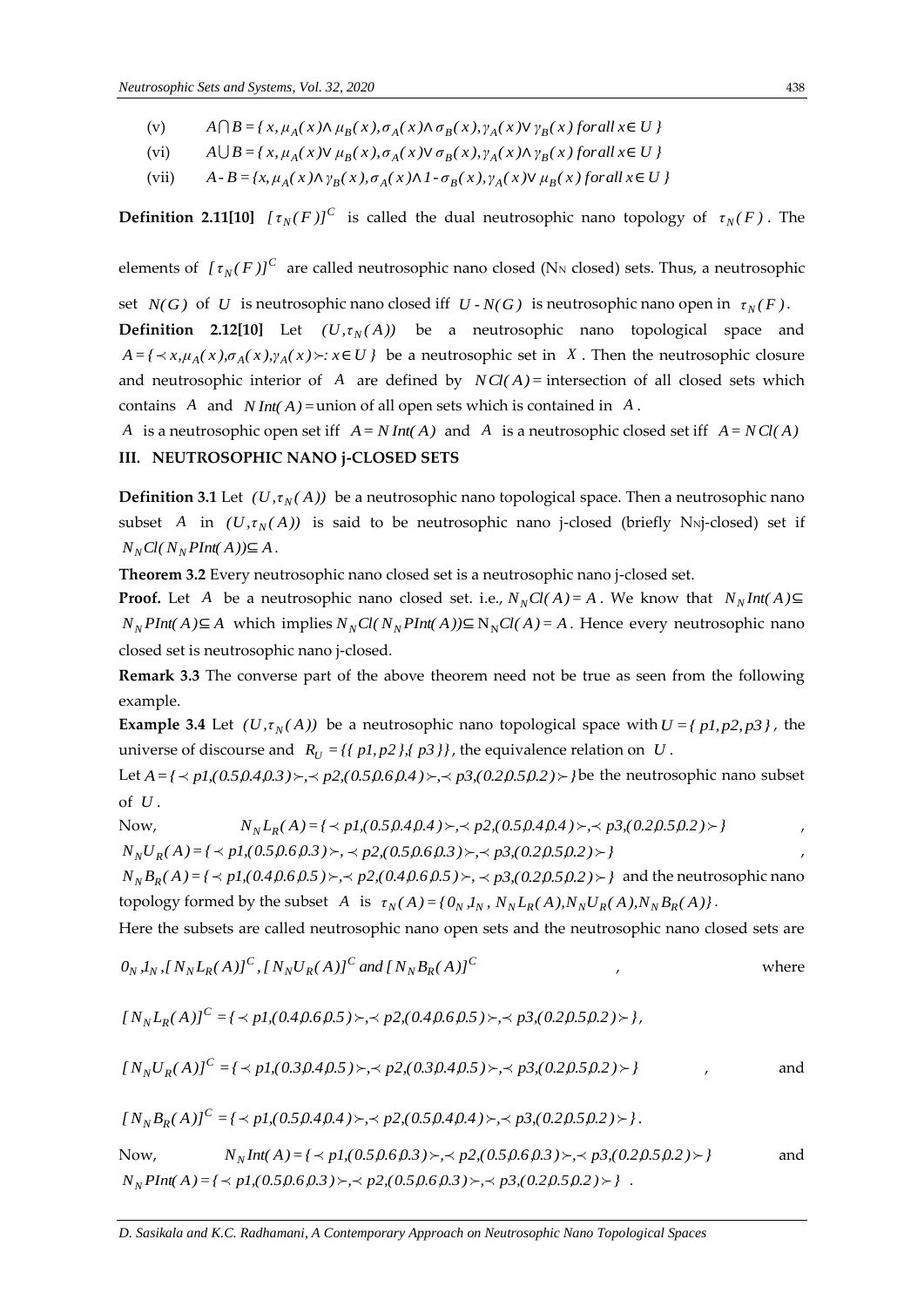are

Let us take a closed set in  $\tau_N(A)$  and let it be  $|B|$ . i.e.,  $B = \{ \langle pI, (0.5, 0.4, 0.4) \rangle, \langle p2, (0.5, 0.4, 0.4) \rangle, \langle p3, (0.2, 0.5, 0.2) \rangle \}$ .

 $\text{Clearly } N_N Cl(N_N \text{PInt}(B)) = B^C \subseteq B \Rightarrow B \text{ is Nnj-closed.}$ 

Let us take an another N<sub>N</sub>j-closed set  $C = \{ \{ \prec pI, (0.6, 0.4, 0.2) \rangle, \prec p2, (0.6, 0.5, 0.3) \rangle, \prec p3, (0.3, 0.5, 0.1) \rangle \}$ . But *C* is not a neutrosophic nano closed set. Hence a N<sub>N</sub>j-closed set need not be a N<sub>N</sub> closed set.

**Theorem 3.5** The union (intersection) of two N<sub>N</sub>j-closed (open) sets need not be a N<sub>N</sub>j-closed (open) set as seen in the following example.

**Example 3.6** Let  $(U, \tau_N(A))$  be a neutrosophic nano topological space with  $U = \{p1, p2, p3\}$ , the universe of discourse and  $R_U = \{ \{ pl, p2 \}, \{ p3 \} \}$ , the equivalence relation on U.

Let  $A = \{ \prec pI, (0.5,0.4,0.3) \rangle, \prec p2, (0.5,0.6,0.4) \rangle, \prec p3, (0.2,0.5,0.2) \rangle$  be the neutrosophic nano subset of *U* . The sets *{ p1,(0.4,0.6,0.5), p2,(0.4,0.6,0.5), p3,(0.2,0.5,0.2)}* and  $\{\n\prec p1, (0.5,0.4,0.4) \rightarrow \prec p2, (0.5,0.4,0.4) \rightarrow \prec p3, (0.2,0.5,0.2) \rightarrow \}$ are N<sub>N</sub>j-closed sets. But  $\{ \langle p \rangle > pI(0.5,0.6,0.4) \rangle$ ,  $\{ \langle p \rangle > p2(0.5,0.6,0.4) \rangle$ ,  $\{ \langle p \rangle > p3(0.2,0.5,0.2) \rangle$  which is the intersection of the above two sets is not a N<sub>Nj-closed</sub> sets.

**Theorem 3.7** Every neutrosophic nano j-closed set is a neutrosophic nano pre closed set.

**Proof.** Let A be a neutrosophic nano j-closed set. i.e.,  $N_N Cl(N_N P Int(A)) \subseteq A$ . We know that  $N_N Int(A) \subseteq N_N P Int(A)$  which implies  $N_N Cl(N_N Int(A)) \subseteq N_N Cl(N_N P Int(A)) \subseteq A$ . Therefore A is a neutrosophic nano pre closed set. Hence every N<sub>Nj</sub>-closed set is N<sub>N</sub> pre closed.

**Remark 3.8** The converse part of the above theorem need not be true as seen from the following example.

**Example 3.9** Let  $U = \{p1, p2, p3\}$  be the universe with the equivalence relation  $R_U = \{ \{ p1, p3 \}, \{ p2 \} \}$ and let the neutrosophic nano subset on *U* be *A* = *{*  $\prec$  *p1*,(0.3,0.4,0.2) ≻,  $\prec$  *p*2,(0.4,0.5,0.1) ≻,  $\prec$  *p*3,(0.5,0.2,0.3) ≻ } . Here

 $N_N L_R(A) = \{ \langle pI_1(0.3,0.2,0.3) \rangle : \langle p21,0.4,0.5,0.1 \rangle \rangle : \langle p31,0.3,0.2,0.3 \rangle \rangle \}$  $N_N U_R(A) = \{ \langle p1, (0.5, 0.4, 0.2) \rangle : \langle p2, (0.4, 0.5, 0.1) \rangle : \langle p3, (0.5, 0.4, 0.2) \rangle \}$ , and  $N_N B_R(A) = \{ \langle p1, (0.3, 0.4, 0.3) \rangle, \langle p2, (0.1, 0.5, 0.4) \rangle, \langle p3, (0.3, 0.4, 0.3) \rangle \}$ . Then the neutrosophic nano topology formed by A is  $\tau_N(A) = \{0_N, l_N, N_N L_R(A), N_N U_R(A), N_N B_R(A)\}.$ 

The subsets of  $\tau_N(A)$  are called neutrosophic nano open sets and the neutrosophic nano closed sets

$$
0_N, I_N, [N_N L_R(A)]^C, [N_N U_R(A)]^C \text{ and } [N_N B_R(A)]^C \qquad \text{where}
$$

$$
[N_{N}L_{R}(A)]^{C} = \{ \langle pI,(0.3,0.8,0.3) \rangle, \langle p2,(0.1,0.5,0.4) \rangle, \langle p3,(0.3,0.8,0.3) \rangle \}
$$

$$
[N_N U_R(A)]^C = \{ \langle pI, (0.2, 0.6, 0.5) \rangle, \langle p2, (0.1, 0.5, 0.4) \rangle, \langle p3, (0.2, 0.6, 0.5) \rangle \}
$$
 and

$$
[N_N B_R(A)]^C = \{ \langle pl, (0.3, 0.6, 0.3) \rangle, \langle pl, (0.4, 0.5, 0.1) \rangle, \langle pl, (0.3, 0.6, 0.3) \rangle \}
$$
 Then

$$
N_N Int(A) = \{ \langle p1, (0.3, 0.4, 0.3) \rangle, \langle p2, (0.4, 0.5, 0.1) \rangle, \langle p3, (0.3, 0.4, 0.3) \rangle \}
$$

 $N_N$ PInt(A) = {  $\prec$  p1,(0.3,0.4,0.2) >  $\prec$  p2,(0.4,0.5,0.1) >  $\prec$  p3,(0.4,0.4,0.3) > } and Cl(A) =  $I_N$ .

Clearly the set A itself is a neutrosophic nano pre closed set, but not a neutrosophic nano j-closed set, since  $N_N Cl(N_N PInt(A)) = I_N$ , which is not contained in A.

**Theorem: 3.10** Every neutrosophic nano regular closed set is a neutrosophic nano j-closed set.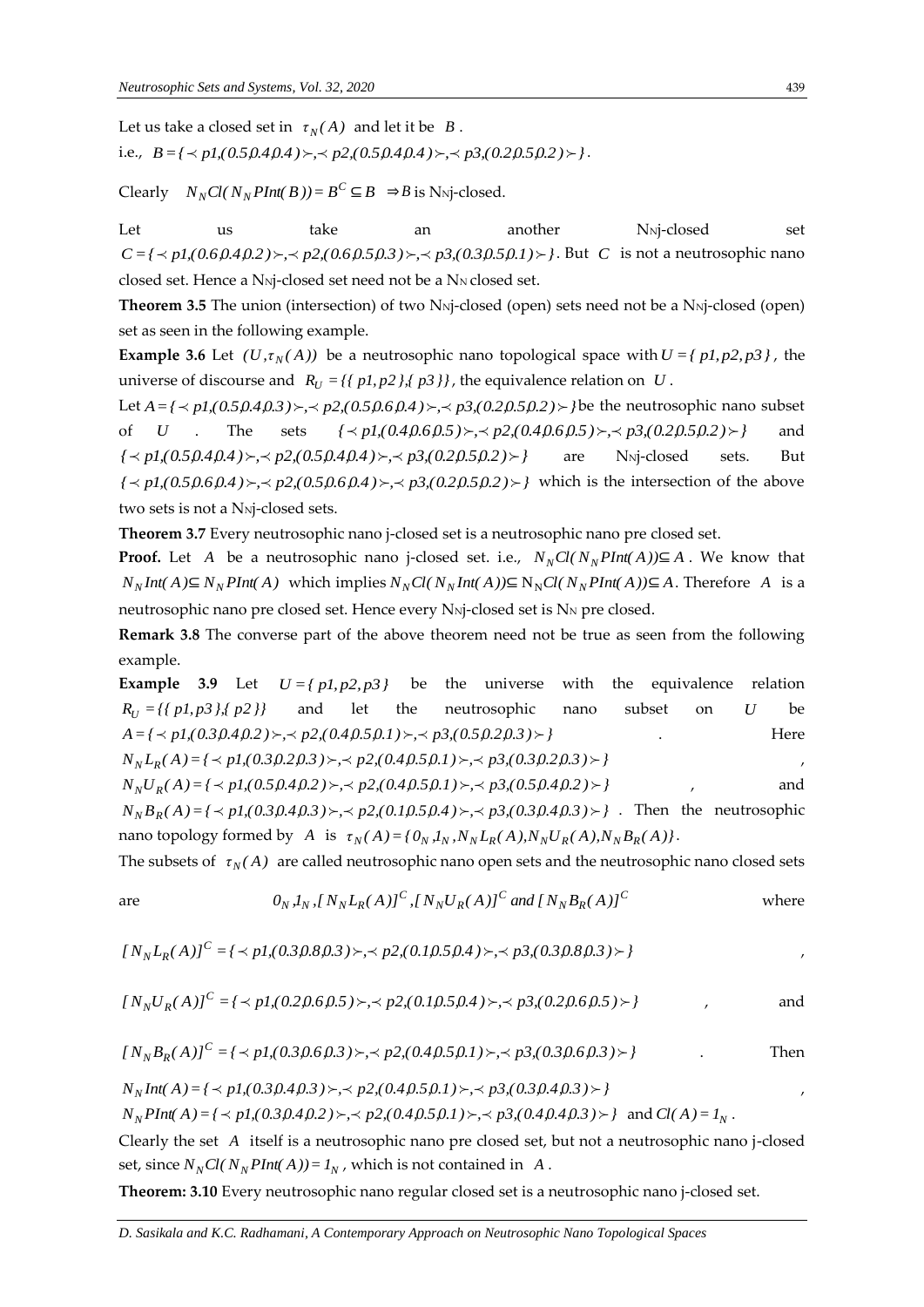**Proof.** We know that every  $N_N$  regular closed set is a  $N_N$  closed set and also every  $N_N$  closed set is a N<sub>Nj</sub>-closed set. Hence every N<sub>N</sub> regular closed set is a N<sub>Nj</sub>-closed set.

**Remark 3.11** The converse part of the above theorem need not be true as seen in the following example.

**Example 3.12** Let  $U = \{pI, p2, p3\}$  be the universe,  $R_U = \{\{pI, p2\}, \{p3\}\}\$  be the equivalence relation on *U*, and  $A = \{\langle \neg pI, (0.1,0.4,0.2) \rangle, \neg \neg p2, (0.4,0.2,0.3) \rangle, \neg \neg p3, (0.5,0.3,0.3) \rangle\}$  be the neutrosphic nano subset of *U* . Then  $N_N L_R(A) = \{ \langle p1, (0.1, 0.2, 0.3) \rangle : \langle p2, (0.1, 0.2, 0.3) \rangle : \langle p3, (0.5, 0.3, 0.3) \rangle : \}$  $N_N U_R(A) = \{ \langle p1, (0.4, 0.4, 0.2) \rangle : A \neq p2, (0.4, 0.4, 0.2) \rangle : A \neq p3, (0.5, 0.3, 0.3) \rangle$  $N_N B_R(A) = \{ \langle pI, (0.3,0.4,0.2) \rangle, \langle p2, (0.3,0.4,0.2) \rangle, \langle p3, (0.3,0.3,0.5) \rangle \}$ , and the neutrosophic nano topology formed by A is  $\tau_N(A) = \{0_N, l_N, N_N L_R(A), N_N U_R(A), N_N B_R(A)\}.$ 

Here the subsets are called neutrosophic nano open sets and the neutrosophic nano closed sets are

$$
0_N, I_N, [N_N L_R(A)]^C, [N_N U_R(A)]^C, and [N_N B_R(A)]^C
$$
 where

$$
[N_{N}L_{R}(A)]^{C} = \{ \langle pI_{1}(0.3,0.8,0.1) \rangle, \langle p2_{1}(0.3,0.8,0.1) \rangle, \langle p3_{1}(0.3,0.7,0.5) \rangle \} \tag{7}
$$

$$
[N_N U_R(A)]^C = \{ \langle pI, (0.2, 0.6, 0.4) \rangle, \langle p2, (0.2, 0.6, 0.4) \rangle, \langle p3, (0.3, 0.7, 0.5) \rangle \}
$$
 and

$$
[N_{N}B_{R}(A)]^{C} = \{ \langle pI,(0.2,0.6,0.3) \rangle, \langle p2,(0.2,0.6,0.3) \rangle, \langle p3,(0.5,0.7,0.3) \rangle \}
$$
 Then

$$
N_N Int(A) = \{ \prec p1, (0.1, 0.2, 0.3) \succ, \prec p2, (0.1, 0.2, 0.3) \succ, \prec p3, (0.5, 0.3, 0.3) \succ \} \text{ and } Cl(A) = I_N.
$$

Let  $B = \{ \langle p_1 | (0.2, 0.2, 0.2) \rangle, \langle p_2 | (0.3, 0.4, 0.2) \rangle, \langle p_3 | (0.5, 0.4, 0.2) \rangle \}$  be an another neutrosophic

nano subset on  $U$  . Clearly  $N_N Cl(N_NPlnt(B))=N_N Cl(N_NL_R(A))=N_N B_R A$  )  $J^C \subseteq B$  .

But  $N_N Cl(N_N Int(B)) \neq B$ . Hence a N<sub>N</sub>-closed set need not be a N<sub>N</sub> regular closed.

**Definition 3.13** Let  $(U, \tau_N(A))$  be a neutrosophic nano topological space. Then a neutrosophic nano subset A in  $(U, \tau_N(A))$  is said to be neutrosophic nano generalized closed (briefly N<sub>N</sub>g-closed) set if  $N_NCl(A) ⊆ V$  whenever  $A ⊆ V$  and  $V$  is neutrosophic nano open in  $U$ .

**Theorem 3.14** Every neutrosophic nano closed set is a neutrosophic nano generalized closed set.

**Proof.** Let  $A$  be the neutrosophic nano closed set. Let  $A \subseteq V$  and  $V$  is neutrosophic nano open set in *U*. Since *A* is N<sub>N</sub> closed,  $N_N Cl(A) ⊆ A$  . i.e.,  $N_N Cl(A) ⊆ A ⊆ V$ . Hence *A* is N<sub>N</sub>g-closed set. Hence every N<sub>N</sub> closed set is N<sub>Ng-closed.</sub>

**Remark 3.15** The converse of the above theorem need not be true as seen in the following example. **Example 3.16** Let  $(U, \tau_N(A))$  be a neutrosophic nano topological space with  $U = \{p1, p2, p3\}$ , the universe of discourse and  $R_U = \{ \{ pl, p2 \}, \{ p3 \} \}$ , the equivalence relation on U.

Let  $A = \{ \prec pI, (0.5,0.4,0.3) \succ, \prec p2, (0.5,0.6,0.4) \succ, \prec p3, (0.2,0.5,0.2) \succ \}$  be the neutrosophic nano subset of *<sup>U</sup>* .

Now,  
\n
$$
N_N L_R(A) = \{ \langle p1, (0.5, 0.4, 0.4) \rangle, \langle p2, (0.5, 0.4, 0.4) \rangle, \langle p3, (0.2, 0.5, 0.2) \rangle \}
$$
\n
$$
N_N U_R(A) = \{ \langle p1, (0.5, 0.6, 0.3) \rangle, \langle p2, (0.5, 0.6, 0.3) \rangle, \langle p3, (0.2, 0.5, 0.2) \rangle \}
$$

 $N_N B_R(A) = \{ \langle pI, (0.4, 0.6, 0.5) \rangle, \langle p2, (0.4, 0.6, 0.5) \rangle, \langle p3, (0.2, 0.5, 0.2) \rangle \}$  and the neutrosophic nano topology formed by the subset A is  $\tau_N(A) = \{0_N, I_N, N_N L_R(A), N_N U_R(A), N_N B_R(A)\}\$ .

Let  $V = N_p U_R(A)$  and  $B = \{ \langle p1, (0.4, 0.5, 0.6) \rangle, \langle p2, (0.3, 0.3, 0.5) \rangle, \langle p3, (0.1, 0.4, 0.3) \rangle \}$ .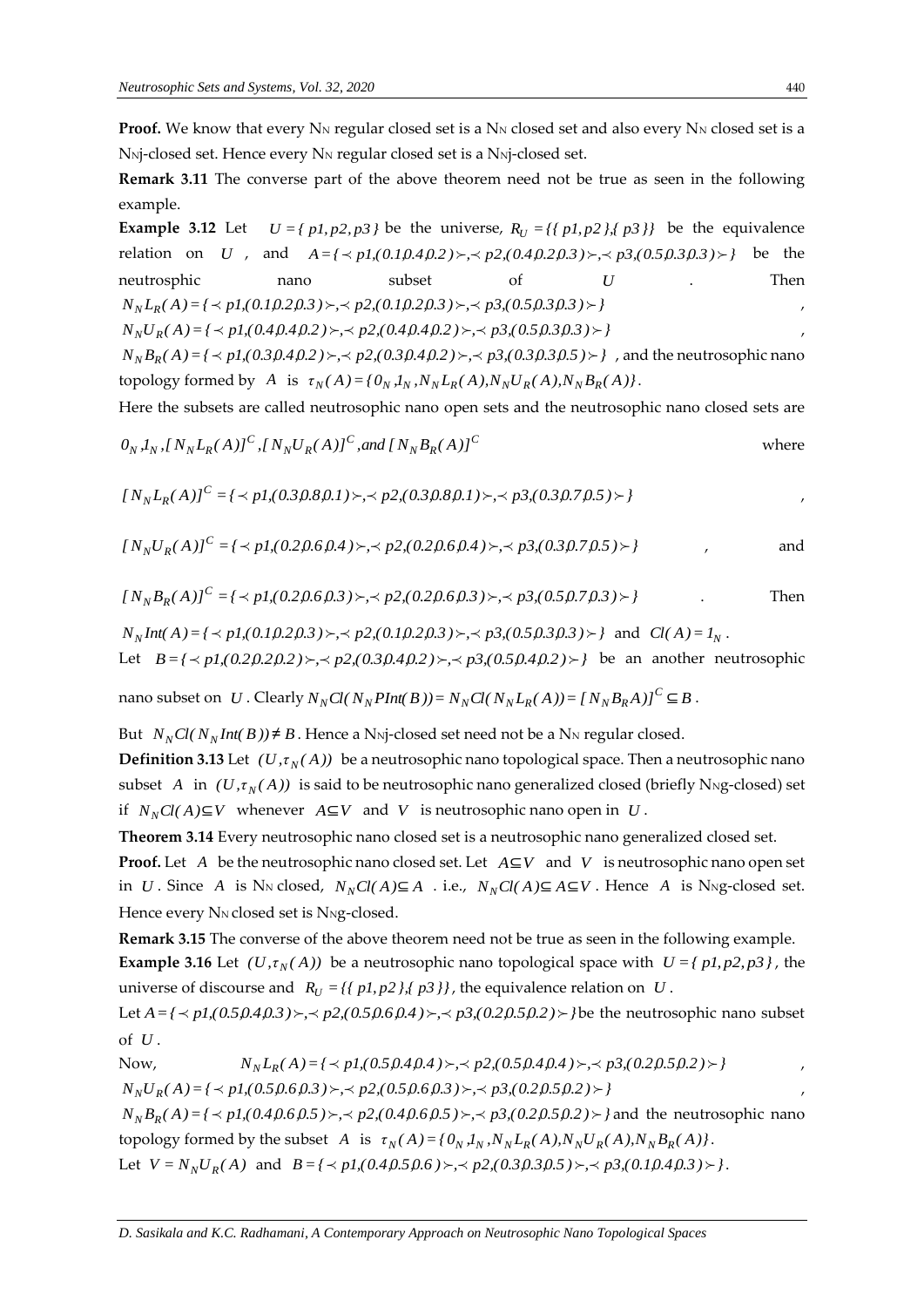Clearly *B* is a N<sub>N</sub>g-closed set, since  $Cl(B) \subseteq V$  whenever  $B \subseteq V$ . But it is not a N<sub>N</sub> closed set. **Definition 3.17** Let  $(U, \tau_N(F))$  be a neutrosophic nano topological space. Then a neutrosophic nano subset *A* in  $(U, \tau_N(F))$  is said to be neutrosophic nano generalized j-closed (briefly N<sub>N</sub>gj-closed) set if  $N_N JCl \subseteq V$  whenever  $A \subseteq V$  and V is neutrosophic nano open in U.

**Definition 3.18** Let  $(U, \tau_N(F))$  be a neutrosophic nano topological space. Then a neutrosophic nano subset A in  $(U, \tau_N(F))$  is said to be neutrosophic nano generalized j\*-closed (briefly N<sub>N</sub>gj\*-closed) set if  $N_N$ *JCl*  $\subseteq$ *V* whenever  $A \subseteq V$  and *V* is neutrosophic nano j-open in *U*.

**Theorem 3.19** If A is a neutrosophic nano gj-closed set in  $(U, \tau_R(X))$  and  $A \subseteq B \subseteq N_N JCl(A)$ , then *B* is neutrosophic nano generalized j-closed set in  $(U, \tau_R(X))$ .

**Proof.** Let  $B \subseteq V$  where V is neutrosophic nano open in U. Then  $A \subseteq B$  implies  $A \subseteq V$ . Since A is NNgj-closed,  $N_N JCl(A) \subseteq V$ . Also  $A \subseteq N_N JCl(B)$  implies  $N_N JCl(B) \subseteq N_N JCl(A)$ . Thus *N*<sup>*N*</sup>*NCl*(*B*)⊆*V* and therefore *B* is N<sub>N</sub>gj-closed set in *U*.

**Theorem 3.20** Every neutrosophic nano closed set is a neutrosophic nano generalized j-closed.

**Proof.** Let A be a neutrosophic nano closed set in *U*. Let A⊆*V* and *V* is neutrosophic nano open in *U* . Since *A* is neutrosophic nano closed,  $N_N Cl(A) = A \subseteq V$  . Also  $N_N$ *JCl(*  $A$ )⊆ $N_N$ *Cl(*  $A$ )⊆ $V$ , where  $V$  is N<sub>N</sub> open in  $U$ . Therefore  $A$  is a neutrosophic nano generalized j-closed set. Hence every N<sub>N</sub> closed set is N<sub>N</sub>gj-closed.

**Remark 3.21** The converse part of the above theorem need not be true as seen in the following example.

**Example 3.22** Let  $U = \{pI, p2, p3\}$  be the universe,  $R_U = \{\{pI, p2\}, \{p3\}\}\$  be the equivalence relation on *U*, and  $A = \{\langle \neg pI, (0.1,0.4,0.2) \rangle, \neg \neg p2, (0.4,0.2,0.3) \rangle, \neg \neg p3, (0.5,0.3,0.3) \rangle\}$  be the neutrosphic nano subset of *U* . Then  $N_N L_R(A) = \{ \langle p1, (0.1, 0.2, 0.3) \rangle, \langle p2, (0.1, 0.2, 0.3) \rangle, \langle p3, (0.5, 0.3, 0.3) \rangle \}$  $N_N U_R(A) = \{ \langle p1, (0.4, 0.4, 0.2) \rangle_1, \langle p2, (0.4, 0.4, 0.2) \rangle_2, \langle p3, (0.5, 0.3, 0.3) \rangle_2 \}$  $N_N B_R(A) = \{ \langle pI, (0.3,0.4,0.2) \rangle, \langle p2, (0.3,0.4,0.2) \rangle, \langle p3, (0.3,0.3,0.5) \rangle \}$ , and the neutrosophic nano

topology formed by A is  $\tau_N(A) = \{0_N, I_N, N_N L_R(A), N_N U_R(A), N_N B_R(A)\}\$ . Let the open set  $V = \{ \langle p1, (0.4, 0.4, 0.2) \rangle, \langle p2, (0.4, 0.4, 0.2) \rangle, \langle p3, (0.5, 0.3, 0.3) \rangle \}$ .

Let  $B = \{\langle p, (0.2, 0.3, 0.3) \rangle, \langle p, p, (0.2, 0.3, 0.4) \rangle, \langle p, p, (0.1, 0.2, 0.3) \rangle\}$ . Clearly  $B \subseteq V$ .

Also  $N_N$ *JCl(*  $B$ ) $\subseteq$ *V* . Hence  $B$  is a N<sub>N</sub>gj-closed set, but not a N<sub>N</sub> closed set.

**Theorem 3.23** Every neutrosophic nano j-closed set is a neutrosophic nano generalized j-closed set. **Proof.** Let A be a N<sub>N</sub>j-closed set. Let A⊆*V* and *V* is neutrosophic nano open in U. Since A is NNj-closed, *N<sup>N</sup> JCl( A)*⊆ *A*⊆*V* . Therefore *A* is NNgj-closed. Hence every NNj-closed set is NNgjclosed.

**Remark 3.24** The converse of the above theorem need not be true as seen in the following example. **Example 3.25** In example 3.22, *B* is a N<sub>N</sub> gj-closed set. But  $N_N Cl(N_N P Int(B))$  is not contained in *V* . i.e.,  $\,$   $B\,$  is not a N<sub>N</sub>j-closed set. Hence every N<sub>N</sub>gj-closed set need not a N<sub>N</sub>j-closed set.

**Theorem 3.26** Every N<sub>Ng-closed set is a N<sub>Ngj-closed set.</sub></sub>

**Proof.** Let *A* be a N<sub>N</sub>g-closed set. Then  $N_NCl(A) \subseteq V$  whenever  $A \subseteq V$  and *V* is neutrosophic nano open in U. Since  $N_N JCl(A) \subseteq N_N Cl(A) \subseteq V$ , we have  $N_N JCl(A) \subseteq V$  whenever  $A \subseteq V$  and V is N<sub>N</sub> open in  $~$   $U$  . Therefore  $~$   $A$   $~$  is N<sub>N</sub>gj-closed. Hence every N<sub>Ng-</sub>closed set is a N<sub>N</sub>gj-closed set. **Theorem 3.27** Every N<sub>N</sub>j-closed set is a N<sub>N</sub>gj<sup>\*</sup>-closed set.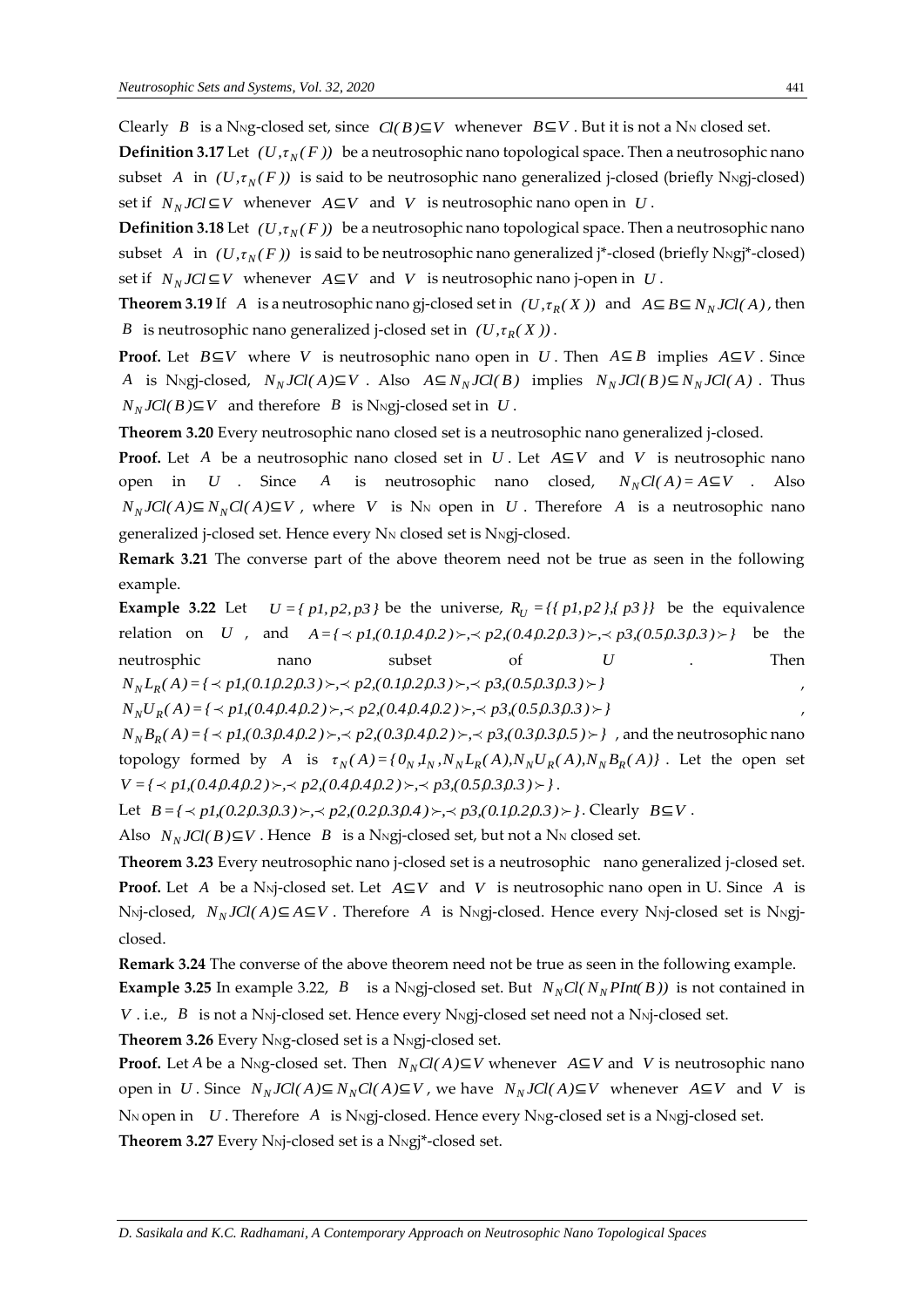**Proof.** Let A be a N<sub>Nj</sub>-closed set. Let  $A \subseteq V$  and V is neutrosophic nano j-open in U. Since A is N<sub>N</sub>j-closed,  $N_N JCl(A) = A \subseteq V$ , *V* is N<sub>N</sub>j-open in *U*. Therefore *A* is N<sub>N</sub>g<sub>j</sub>\*-closed. Hence every N<sub>N</sub>j-closed set is a N<sub>Ng</sub>j<sup>\*</sup>-closed set.

**Theorem 3.28** Every N<sub>N</sub>gj<sup>\*</sup>-closed set is a N<sub>N</sub>gj-closed set.

**Proof.** Let  $A$  be a N<sub>N</sub>gj\*-closed set. Let  $A \subseteq V$  and  $V$  is neutrosophic nano open in  $U$  . Since every N<sub>N</sub> open set is N<sub>N</sub>j-open, V  $\;$  is N<sub>N</sub>j-open in  $\; U$  . Since  $\; A\;$  is N<sub>N</sub>gj\*-closed set, we have  $\; N_NJCl(\,A\,) {\subseteq} V$ . Therefore  $N_N$  *JCl*( $A$ )⊆*V* whenever  $A \subseteq V$  and *V* is N<sub>N</sub>j-open in *U*. Therefore  $A$  is N<sub>N</sub>gjclosed. Hence every N<sub>N</sub>gj<sup>\*</sup>-closed set is a N<sub>N</sub>gj-closed set.

#### **IV. Conclusion**

Neutrosophic nano j-closed set, neutrosophic nano generalized closed set, neutrosophic nano generalized j-closed set, neutrosophic nano generalized j\*-closed set were introduced and some of their properties were discussed in this paper. The concept can be used for real life decision making problems where the situations of indeterminacy occurs. The practical problems may be solved by finding CORE values through the criterion reduction.

#### **References**

- 1. Abdel-Basset, M., Saleh, M., Gamal, A., & Smarandache, F. (2019). An approach of the TOPSIS technique for developing supplier selection with group decision making under type-2 neutrosophic number. Applied Soft Computing, 77, 438-452.
- 2. Abdel-Baset, M., Chang, V., Gamal, A., & Smarandache, F. (2019). An integrated neutrosophic ANP and VIKOR method for achieving sustainable supplier selection: A case study in the importing field. Computers in Industry, 106, 94-110.
- 3. Abdel-Basset, M., Manogaran, G., Gamal, A., & Smarandache, F. (2019). A group decision-making framework based on the neutrosophic TOPSIS approach for smart medical device selection. Journal of medical systems, 43(2), 38.
- 4. Abdel-Basset, M., Manogaran, G., Gamal, A., & Smarandache, F. (2018). A hybrid approach of neutrosophic sets and DEMATEL method for developing supplier selection criteria. Design Automation for Embedded Systems, 1-22.
- 5. Abdel-Baset, M., Chang, V., & Gamal, A. (2019). Evaluation of the green supply chain management practices: A novel neutrosophic approach. Computers in Industry, 108, 210-220.
- 6. Atanassov, K.T., "Intuitionistic fuzzy sets." Fuzzy sets and systems, 20(1), (1986): 87-96.
- 7. Chang, C.L., "Fuzzy topological spaces." Journal of Mathematical Analysis and Applications, 24, (1968): 182-190.
- 8. Coker, D., "An introduction to intuitionistic fuzzy topological spaces." Fuzzy Sets and Systems, 88(1), (1997): 81-89.
- 9. Lellis Thivagar, M., Carmel Richard, "On nano forms of weakly open sets." International journal of mathematics and statistics invention, Volume 1, Issue 1, (2013): pp 31-37.
- 10. Lellis Thivagar, M., Jafari, S., Sutha Devi, V., Antonysamy V., "A novel approach to nano topology via neutrosophic sets." Neutrosophic Sets and Systems, 20, (2018): 86-94.
- 11. Lellis Thivagar, M., Carmel Richard, "Nutrition modeling through nano topology." International journal of Engineering Research and Applications,4(10), (2014): 327-334.
- 12. Lellis Thivagar, M., Priyalatha, S.P.R., "Medical diagnosis in a indiscernibility matrix based on nano topology." Cogent Mathematics and Statistics, 4(1), (2017): 1330180.
- 13. Parimala M., Jeevitha R., "Neutrosophic Nano Aψ-closed sets in neutrosophic nano topological Spaces." Journal of Adv Research in Dynamical & Control Systems, Vol.10, special Issue 10, (2018): 522-531.
- 14. Salama A.A., Alblowi S.A., "Neutrosophic set and neutrosophic topological spaces." IOSR-JM, vol 3, (2012): 31-35.
- 15. Sasikala D., Arockiarani I., "  $\lambda_{\alpha}$   $J$  Closed Sets in Generalized Topological Spaces." IJST, 1(2), 200-210. (2011), ISSN 2249-9945.
- 16. Sasikala D., Radhamani K.C., "A new study on nano j-closed sets in nano topological spaces", (Accepted).